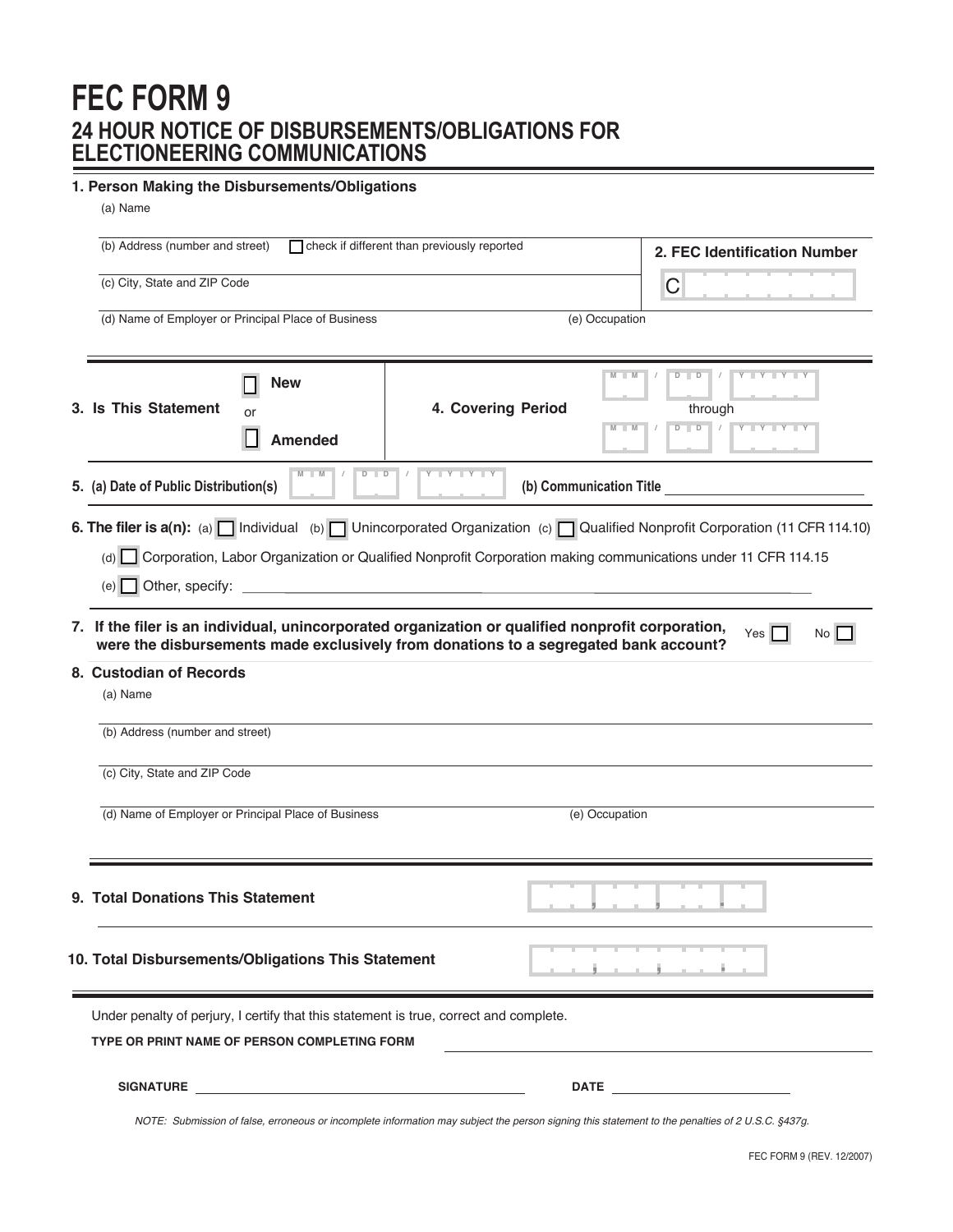## **List of Person(s) Sharing/Exercising Control**

(use additional pages as necessary)

|    | 11. Person(s) Sharing/Exercising Control            |                |  |
|----|-----------------------------------------------------|----------------|--|
|    | A. (a) Name                                         |                |  |
|    | (b) Address (number and street)                     |                |  |
|    | (c) City, State and ZIP Code                        |                |  |
|    | (d) Name of Employer or Principal Place of Business | (e) Occupation |  |
|    | $B.$ (a) Name                                       |                |  |
|    | (b) Address (number and street)                     |                |  |
|    | (c) City, State and ZIP Code                        |                |  |
|    | (d) Name of Employer or Principal Place of Business | (e) Occupation |  |
|    | $\overline{C.}$ (a) Name                            |                |  |
|    | (b) Address (number and street)                     |                |  |
|    | (c) City, State and ZIP Code                        |                |  |
|    | (d) Name of Employer or Principal Place of Business | (e) Occupation |  |
| D. | (a) Name                                            |                |  |
|    | (b) Address (number and street)                     |                |  |
|    | (c) City, State and ZIP Code                        |                |  |
|    | (d) Name of Employer or Principal Place of Business | (e) Occupation |  |
| Ε. | (a) Name                                            |                |  |
|    | (b) Address (number and street)                     |                |  |
|    | (c) City, State and ZIP Code                        |                |  |
|    | (d) Name of Employer or Principal Place of Business | (e) Occupation |  |
|    |                                                     |                |  |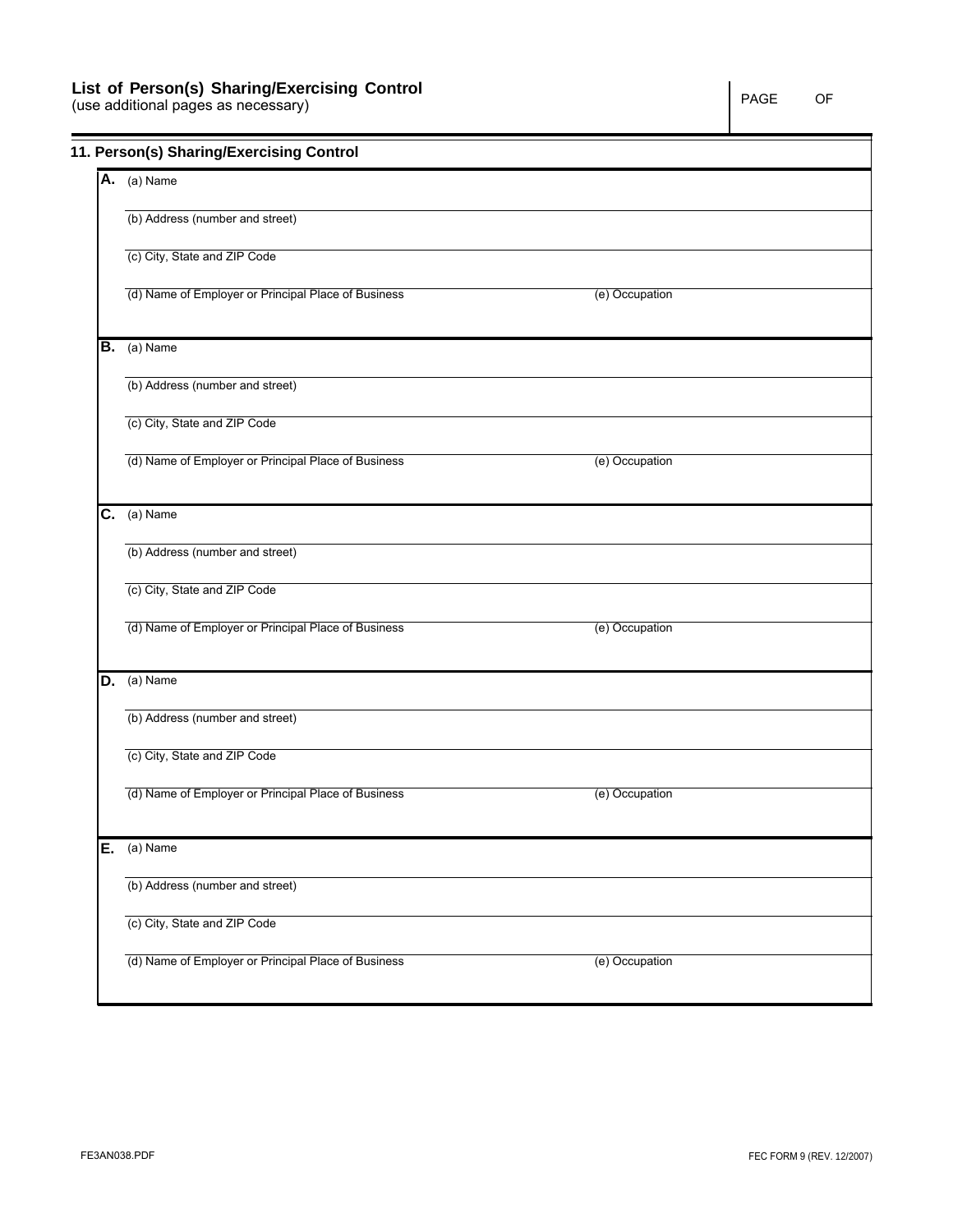| <b>SCHEDULE 9-A</b><br><b>Donation(s) Received</b> |       |                                                | PAGE<br>OF                                                                                                                                                                                                           |  |  |
|----------------------------------------------------|-------|------------------------------------------------|----------------------------------------------------------------------------------------------------------------------------------------------------------------------------------------------------------------------|--|--|
| A. Full Name of Donor                              |       |                                                | Date of Receipt<br>$\begin{array}{c c c c c c c c} \hline \rule{0pt}{1ex} \mathsf{D} & \mathsf{I} & \mathsf{I} & \mathsf{I} & \mathsf{Y} & \mathsf{I} & \mathsf{Y} & \mathsf{I} & \mathsf{Y} \end{array}$<br>$M - M$ |  |  |
| Mailing Address of Donor                           |       |                                                | Amount                                                                                                                                                                                                               |  |  |
| $\overline{City}$                                  | State | Zip                                            | $-1$                                                                                                                                                                                                                 |  |  |
| <b>B.</b> Full Name of Donor                       |       |                                                | Date of Receipt<br>$\blacksquare$ M<br>M                                                                                                                                                                             |  |  |
| Mailing Address of Donor                           |       |                                                | Amount                                                                                                                                                                                                               |  |  |
| $\overline{City}$                                  | State | Zip                                            | $\mathbb{R}$<br>49                                                                                                                                                                                                   |  |  |
| C. Full Name of Donor                              |       |                                                | Date of Receipt<br>$D$ $D$ $I$<br>$Y - Y - Y - Y - Y$<br>$-M$<br>M                                                                                                                                                   |  |  |
| Mailing Address of Donor                           |       |                                                | Amount                                                                                                                                                                                                               |  |  |
| City                                               | State | Zip                                            |                                                                                                                                                                                                                      |  |  |
| D. Full Name of Donor                              |       |                                                | Date of Receipt<br>$D - D - J - J - Y - Y - Y - Y - Y$<br>M<br>$-M$                                                                                                                                                  |  |  |
| Mailing Address of Donor                           |       |                                                | Amount                                                                                                                                                                                                               |  |  |
| $\overline{City}$                                  | State | Zip                                            |                                                                                                                                                                                                                      |  |  |
| E. Full Name of Donor                              |       |                                                | Date of Receipt                                                                                                                                                                                                      |  |  |
| Mailing Address of Donor                           |       | $Y - Y - Y - Y$<br>M<br>M<br>$D$ $D$<br>Amount |                                                                                                                                                                                                                      |  |  |
| City                                               | State | Zip                                            |                                                                                                                                                                                                                      |  |  |
|                                                    |       |                                                |                                                                                                                                                                                                                      |  |  |
|                                                    |       |                                                |                                                                                                                                                                                                                      |  |  |
| (carry total from last page to Line 9)             |       |                                                |                                                                                                                                                                                                                      |  |  |